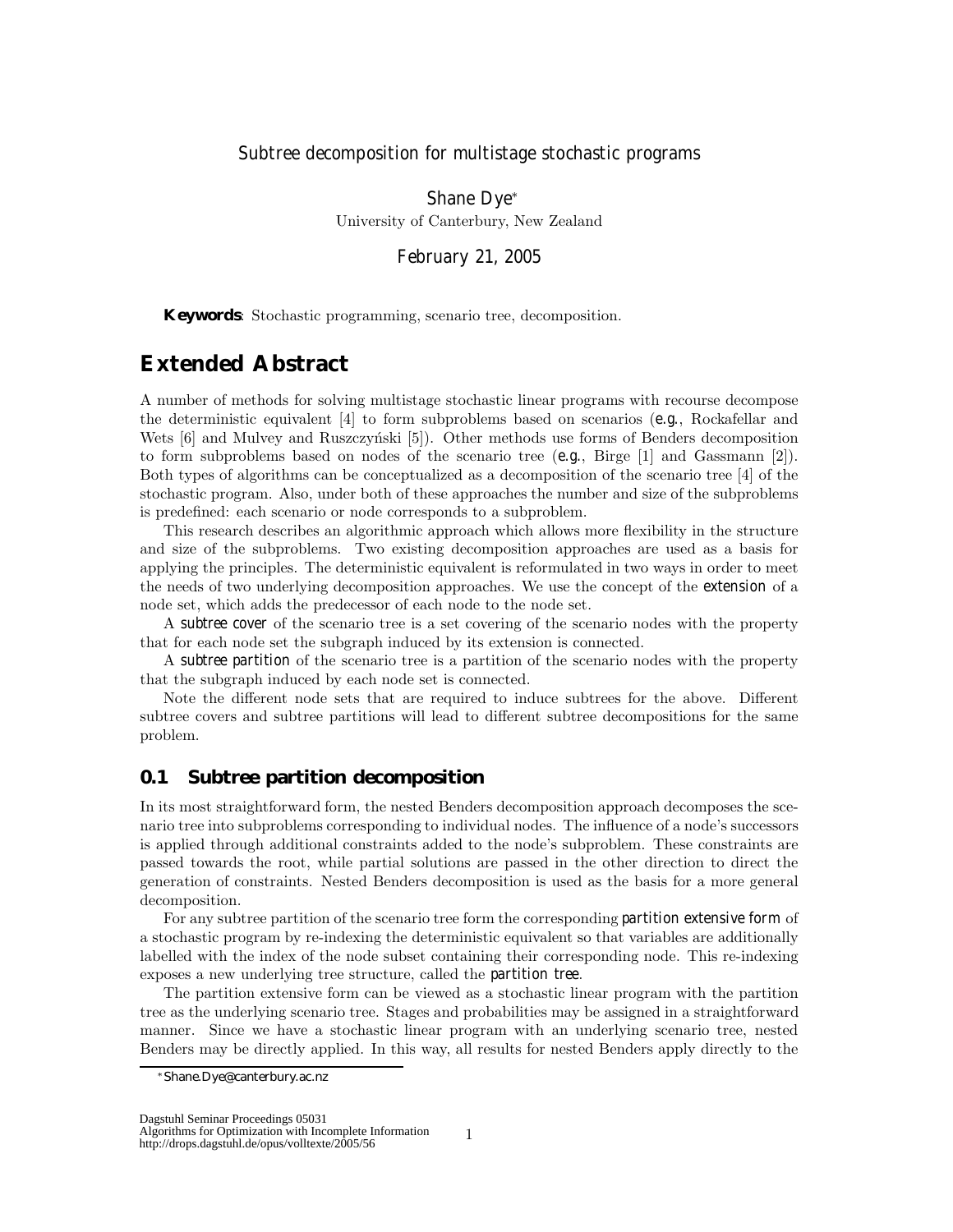partition extensive form. This also means that the subtree partition algorithm may be implemented as a *layer* between the model (or modelling software) and a nested Benders solver (for instance  $MSLiP [2]$ .

#### **A subtree cover decomposition**

The scenario decomposition approach retains the dynamic structure of a deterministic version of the problem. The scenario tree is expanded with each scenario allocated copies of the nodes that form it with the variables and constraints corresponding to these nodes. *Nonanticipativity* constraints are added to ensure that one common decision is made for all of the nodes in the expanded tree that correspond to the same node of the original tree. These nonanticipativity constraints are then relaxed so that the problem decomposes into subproblems corresponding to each of the scenarios. This effectively *splits* those variables corresponding to nodes which have more than one scenario passing through them. Some scheme is then used to iteratively tighten the relaxation of the nonanticipativity constraints. The scenario decomposition approach is, also, generalized.

For any subtree cover of the scenario tree of a stochastic linear program, form the corresponding *cover extensive form* by adding copies of the linking variables which appear in constraints corresponding to different node subsets. Subtree weights are used to apportion the objective coefficients amongst the various copies of each variable. Additional constraints are added to ensure that the various copies of each variable have the same value. These constraints are called *implementability* constraints (adapting its use from [6]) to differentiate them from the *nonanticipativity* which may be present in the deterministic equivalent formulation.

The decomposition is effected by relaxing the implementability constraints, to form a number of subproblems, then applying some scheme to progressively tighten the relaxation. Applying the diagonal quadratic decomposition of Ruszczyński [7] as a subtree decomposition is straightforward.

This scheme is essentially an augmented Lagrangian approach. One factor affecting the convergence rate of augmented Lagrangian is the dimension of the multiplier vector. By allowing an arbitrary subtree cover we allow greater control over this dimension.

#### **Subproblem creation**

One important issue is how to take the original stochastic program (as presented to a solver) and determining which variables and constraints will play the various roles required.

The procedure outlined below determines the composition of the subproblems for both decompositions. It assumes that the deterministic equivalent is provided together with the scenario tree and a subtree partition or subtree cover. Each variable in the linear program is associated with a node of the scenario tree. These assumptions are consistent with the input standard for stochastic programs [3].

- 1. All variables are assigned a stage index corresponding to the stage of their associated scenario tree node.
- 2. Constraints are assigned a scenario tree node corresponding to any one of the youngest variables with non-zero coefficient, appearing in the constraint. Variables appearing in constraints with variables from more than one node are labelled as linking variables.
- 3. Each node set, *S*, in the subtree partition or subtree cover defines a subproblem consisting of:
	- (a) all constraints whose node is in *S*.
	- (b) all variables with a non-zero coefficient in one of those constraints.